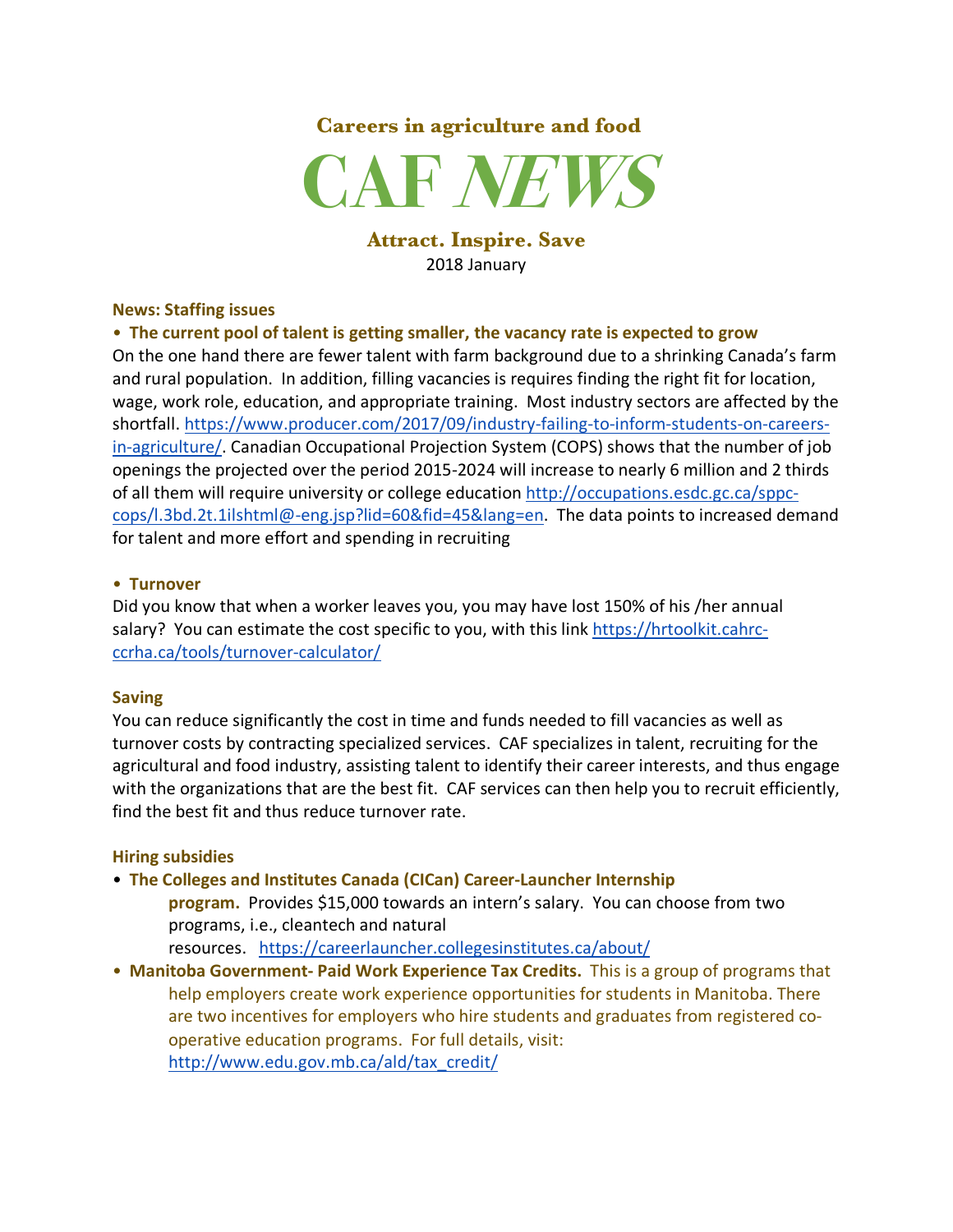- a Co-op Students Hiring Incentive. It is designed to provide work experience for students through co-operative education work placements. Employers can claim 15% of wages and salaries, up to a maximum of \$5,000 per student.
- b Co-op Graduates Hiring Incentive. it is designed to connect graduates of registered cooperative education programs to full-time employment related to their field of study. Employers who hire and retain a graduate from a registered co- operative education program can claim up 15% of wages and salaries in each of the first two full years of employment, to a maximum of \$2,500 per graduate.
- **BioReady Paid Internship Program. It** is an initiative that helps internationally educated professionals (IEPs) better integrate into the Canadian bio-economy by gaining valuable work experience. The program provides up to a maximum of \$11,500 towards a salary as an incentive for bio-economy employers to hire, accommodate and train an IEPs. Currently accepting applications (until September 2018 or funds are maxed. https://www.biotalent.ca/en/bioreadyinternship/employer
- **The Science Horizons Youth Internship Program.** The program provides up to a maximum of \$15,000 in wage subsidies to help employers hire recent graduates from in science, technology, engineering, or mathematics (STEM) to help them initiate a career. https://www.biotalent.ca/en/sciencehorizons\_employer. Currently closed (re-opening April 2018). Approval takes an average of 5-10 business days. https://www.biotalent.ca/en/wage-subsidies. To confirm availability, contact: Colleen Hayes Outreach and Business Development Representative. Tel: (613) 235-1402 ext. 221. chayes@biotalent.ca.
- **Opportunities Fund.** Provides up to a maximum of \$13,500 towards a salary as an incentive for bio-economy employers to hire, accommodate and train an employee with disabilities. Currently accepting applications (until June 2018 or funds are maxed). https://www.biotalent.ca/node/8433
- **The Student Work-Integrated Learning Program.** It is an initiative to increase the jobreadiness of students registered in STEM or business programs at Canadian postsecondary institutions. The program consists of two components: co-op wage subsidies to a maximum of \$7,000 and curricula enhancements to better align biotechnology programs at post-secondary institutions with the needs of Canada's bio-economy. Currently closed (re-opening March 2018). https://www.biotalent.ca/en/Co-opFunds
- **Career Focus Green Job**. It is a wage subsidy program for employment opportunities that have a green mandate or any job with an employer that has an environmental focus. The program provides up to a maximum of \$13,500 in wage subsidies to help employers hire the talent they need and help recent graduates initiate a career. Currently accepting applications (until August 2018 or funds are maxed). https://www.biotalent.ca/en/career-focus-green-jobs
- **NSERC Funds - Experience Awards.** NSERC's Experience Awards (previously Industrial Undergraduate Student Research Awards [IUSRA]) is for companies to access talented natural sciences and engineering undergraduate students for a work term. Eligible students work on projects that improve your products, processes and/or services to qualify for funding. The awards are valued at \$4,500/student/16 week terms. For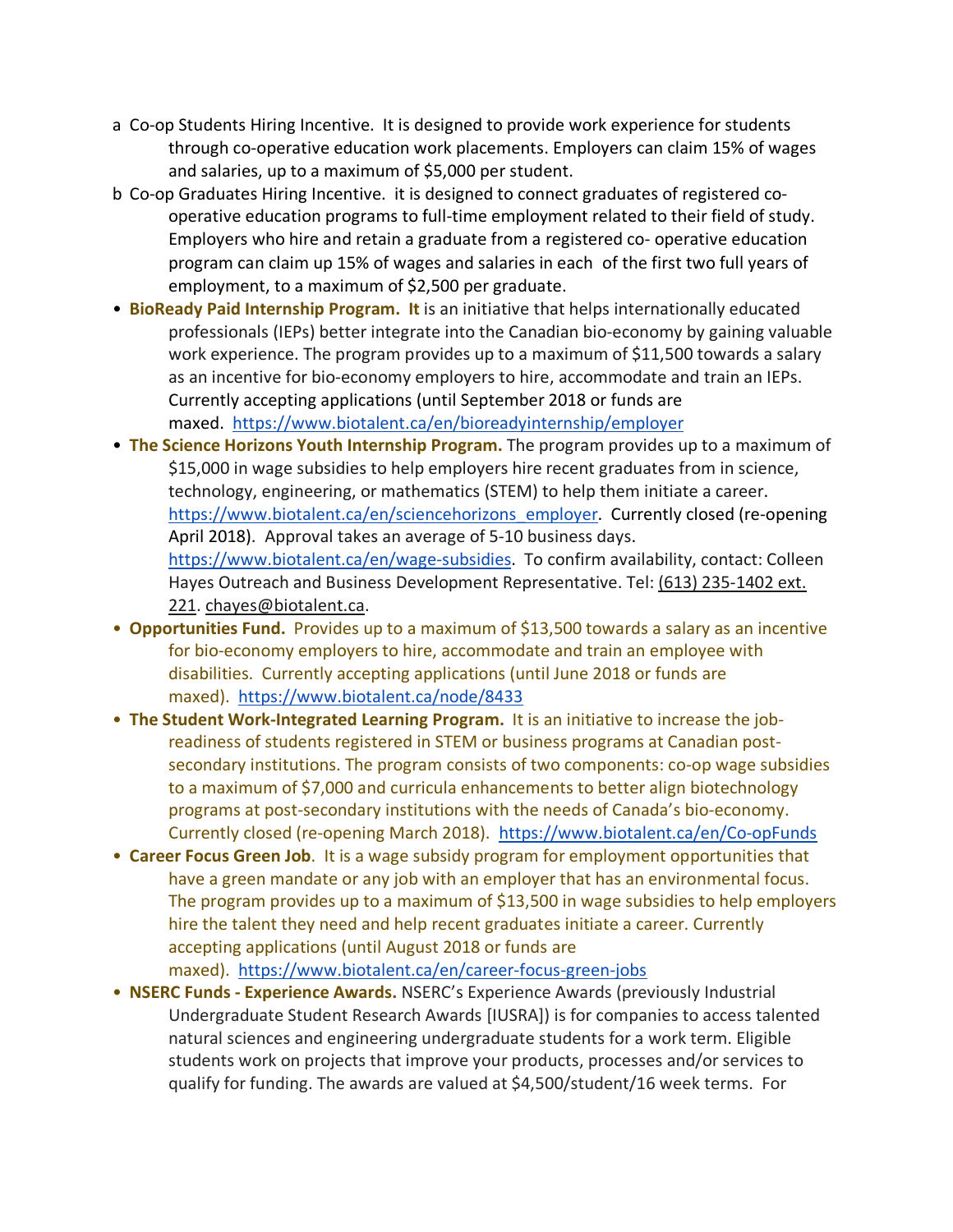further information visit: http://www.nserc-crsng.gc.ca/Students-Etudiants/UG-PC/ Experience-Experience\_eng.asp.

#### **Conference**

Don't miss the 5th Anniversary of Advancing Women in Agriculture - Calgary 26 & 27 March 2018. It will be the largest gathering of women in ag. New feature: how to participate on an industry board, ways to manage risk on your farm or operation, and tips for maintaining optimal mental health and well-being. Leading speakers: Canadian nutritionist Leslie Beck, social scientist and agriculture advocate Cami Ryan, motivational speaker Darci Lang, bestselling cookbook author Janet Podleski and Canadian professor and author Timothy Caulfield, just to name a few! Full list of speakers

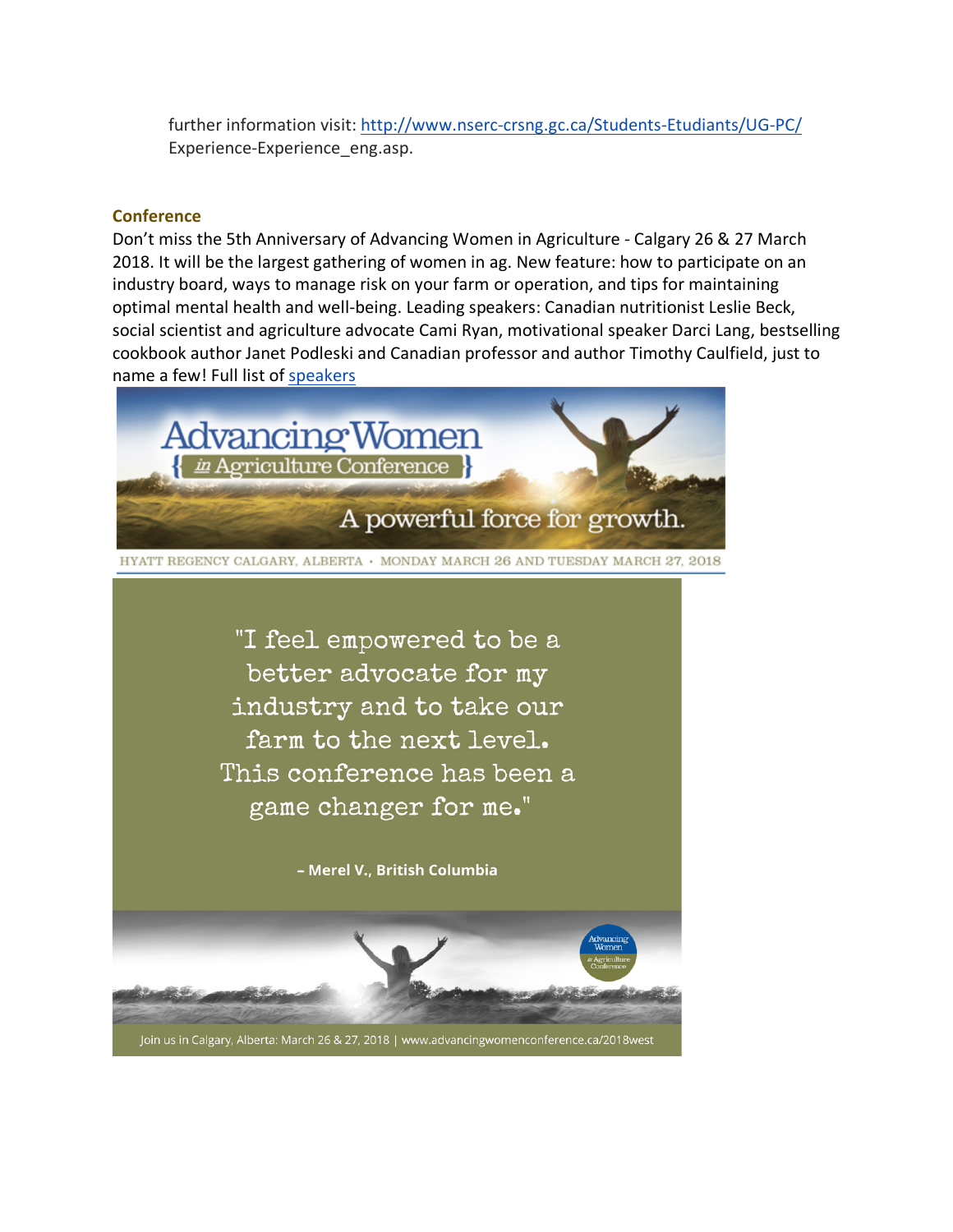### Advancing Women 4 / Agriculture Conference

### WORKSHOPS...

#### PRESENTATION TITLE:



## Get on Board!

Individuals in the ag industry often ask Art "When is the right time and how do I prepare to get a board position?" Art will outline the steps to take and the experiences he has had in mentoring people to be on a board in private, not-for-profit and public organizations.

# Advancing Women ericulture Conference

## A powerful force for growth.

HYATT REGENCY CALGARY, ALBERTA · MONDAY MARCH 26 AND TUESDAY MARCH 27.

#### **Resumes**

24 resumes attached. Include candidates from multiple locations, with background / experience research, engineering, livestock, statistics, technologist, health, crops, environment, farming, plant breeding, biotechnology, food science, soils, veterinary medicine, plant physiology. Candidate summary form attached. Due to a typographical error, Sarah Morley's resume could not be included. However, if you are interested, please, let me know and I'll make sure to provide the updated version. The candidate summary sheet is included.

#### **CAF Services (brochure attached)**

- 1 Posting, advertising campaigns on social media and by email. Niche network of candidates across Canada
- 2 Employee recruitment from locations across Canada, engagement and development
- 3 Company promotion of career opportunities
- 4 Student liaison and campus relationship building, planning/execution of recruitment programs
- 5 Internal/external consultation Event organization, e.g., information sessions
- 6 In-person and video-linked services: employment sessions, pre-screening, interviews, searches